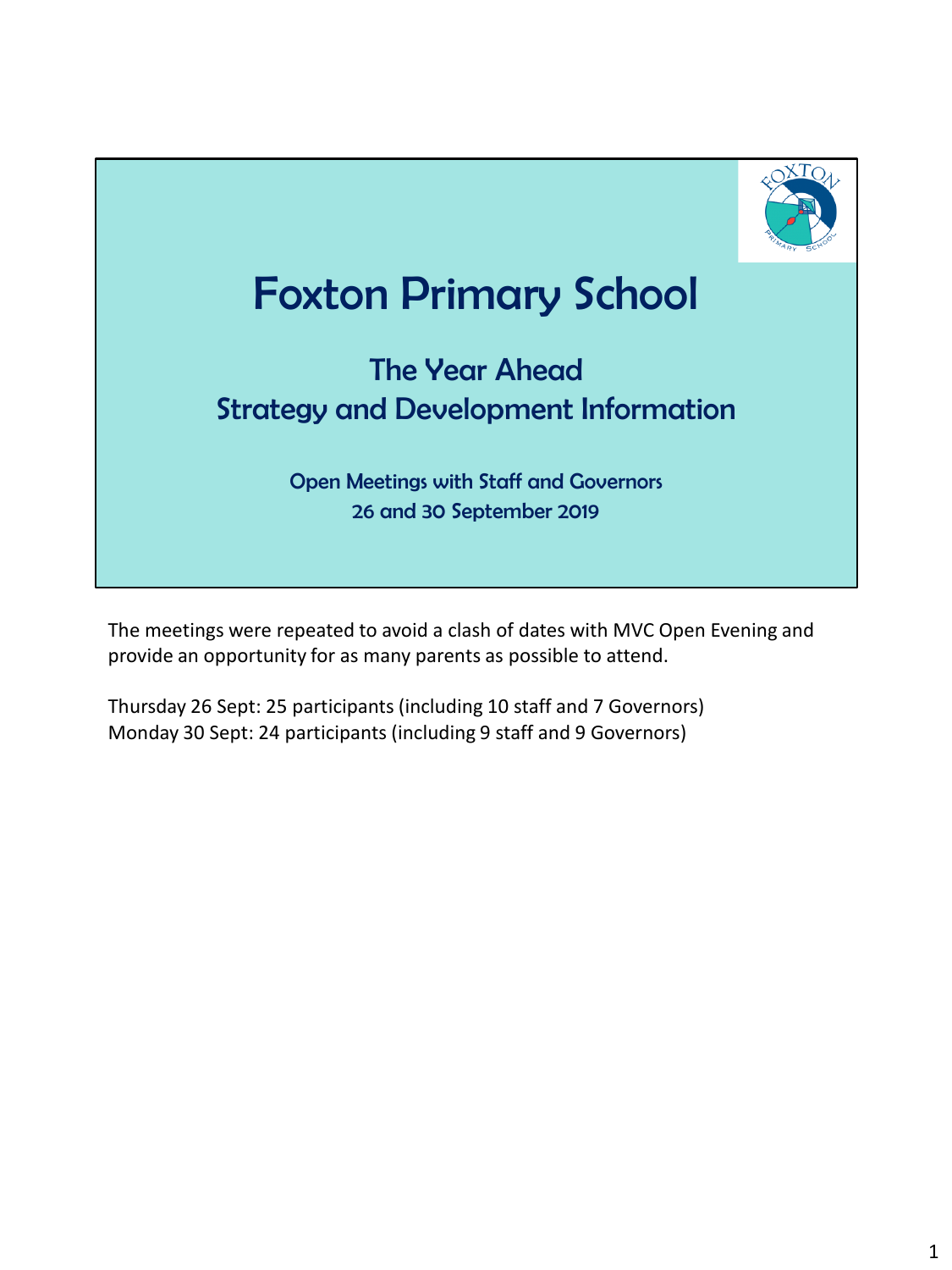### Welcome



This meeting is being held in response to the Parents' Questionnaire (July 2019) and to give information about future school finances and will therefore address the areas in the following agenda: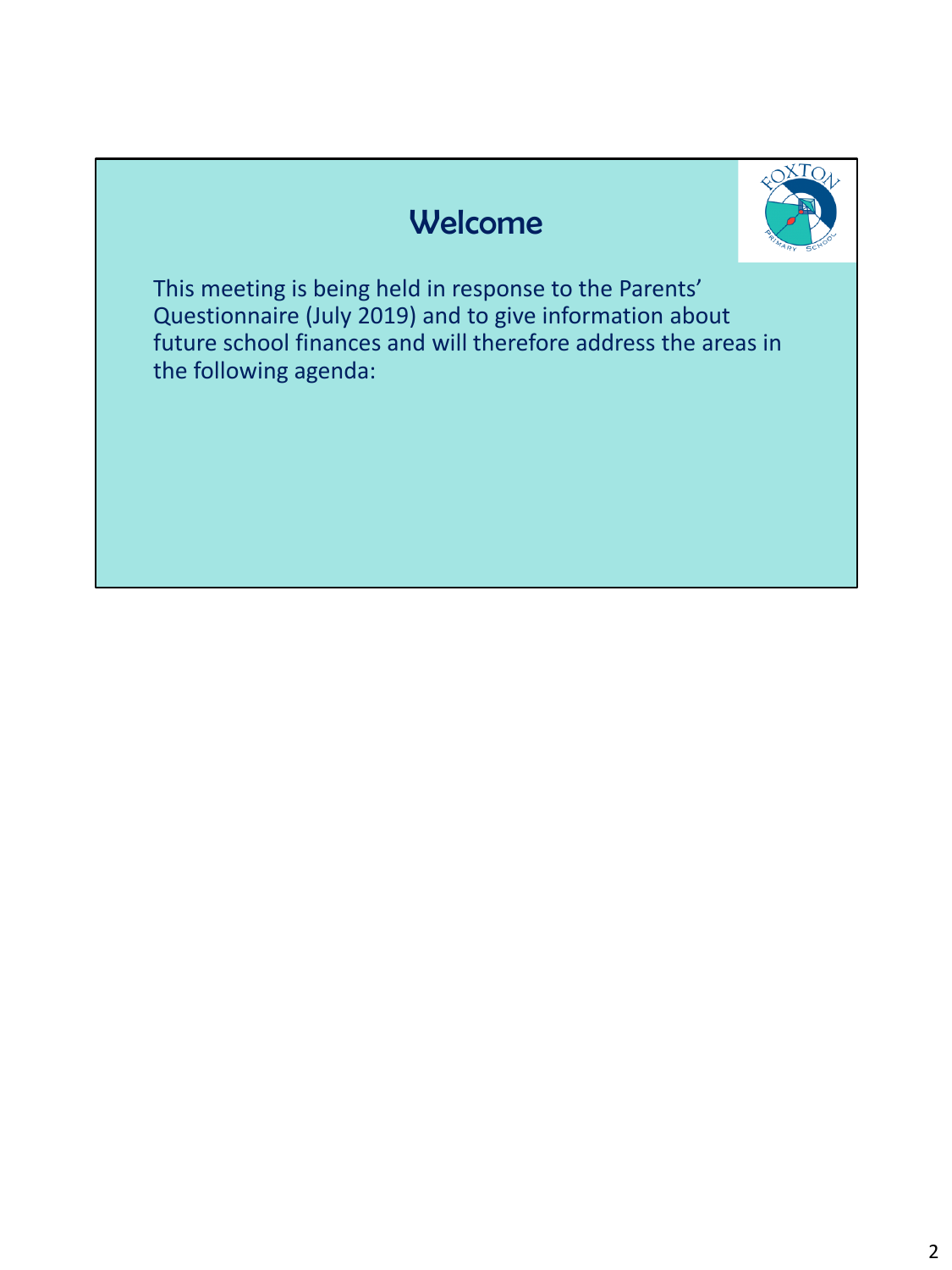## Agenda



- Welcome David Chilton, Chair of the Governors
- Your questions Emma Holder, Parent Governor
- Role of the Governors Caro Hollway, Vice Chair
- Behaviour Stephen Atkinson, Senior Teacher, Class 4 Teacher
- School Finance and Use of Resources David Chilton & Carole Davies, Head
- Friends of Foxton School Chloe Watkis, retiring Chair of Friends
- Next Steps– Carole Davies
- Review questions Emma Holder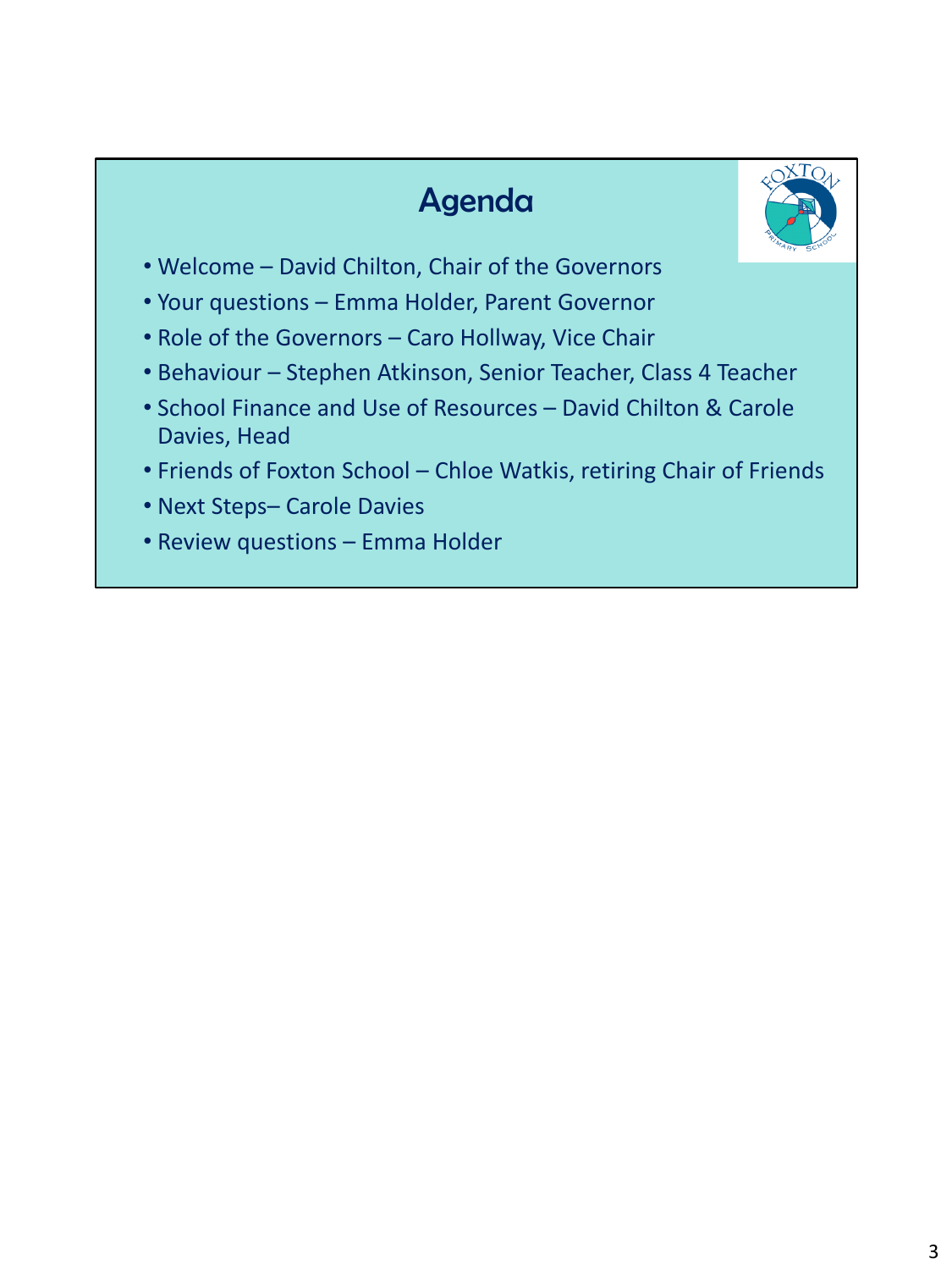

Thursday question: What is the role of the Friends in supporting the school finances? Monday question: How will Mr A's PPA time be affected by the new arrangement?

Both questions were discussed – see pages 18 and 15 respectively for answers.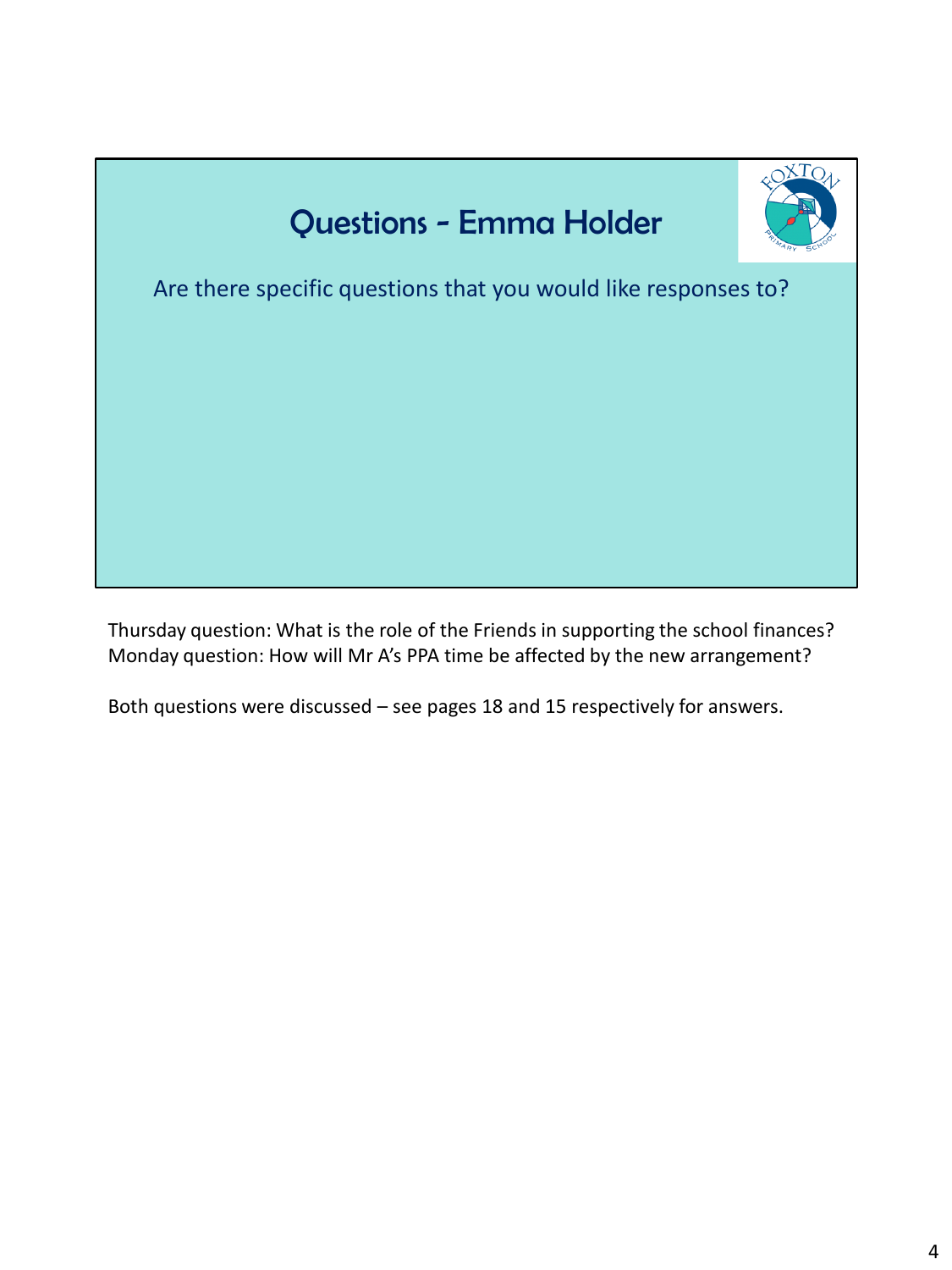

Q: What is the role of the Local Authority (LA) Governor?

A: This led on to discussion about the role of (elected/appointed) governors in general – not to 'represent' the parents/staff/LA. All Governors are accountable to the LA, especially the Chair and Head.

Q: Are any elected Governors coming up for election?

A: Information about Governor terms is on the school website.

Q: Do we need to have 10 Governors?

A: It's the way the constitution is set up – seems to work well for this size of school.

Q: Does Carole get to choose who to co-opt?

A: No, it's a collective FGB decision. Carole is one of ten.

Q: How do we co-opt a new Governor?

A: By advertising for people with the relevant skill sets (currently marketing, finance and personnel).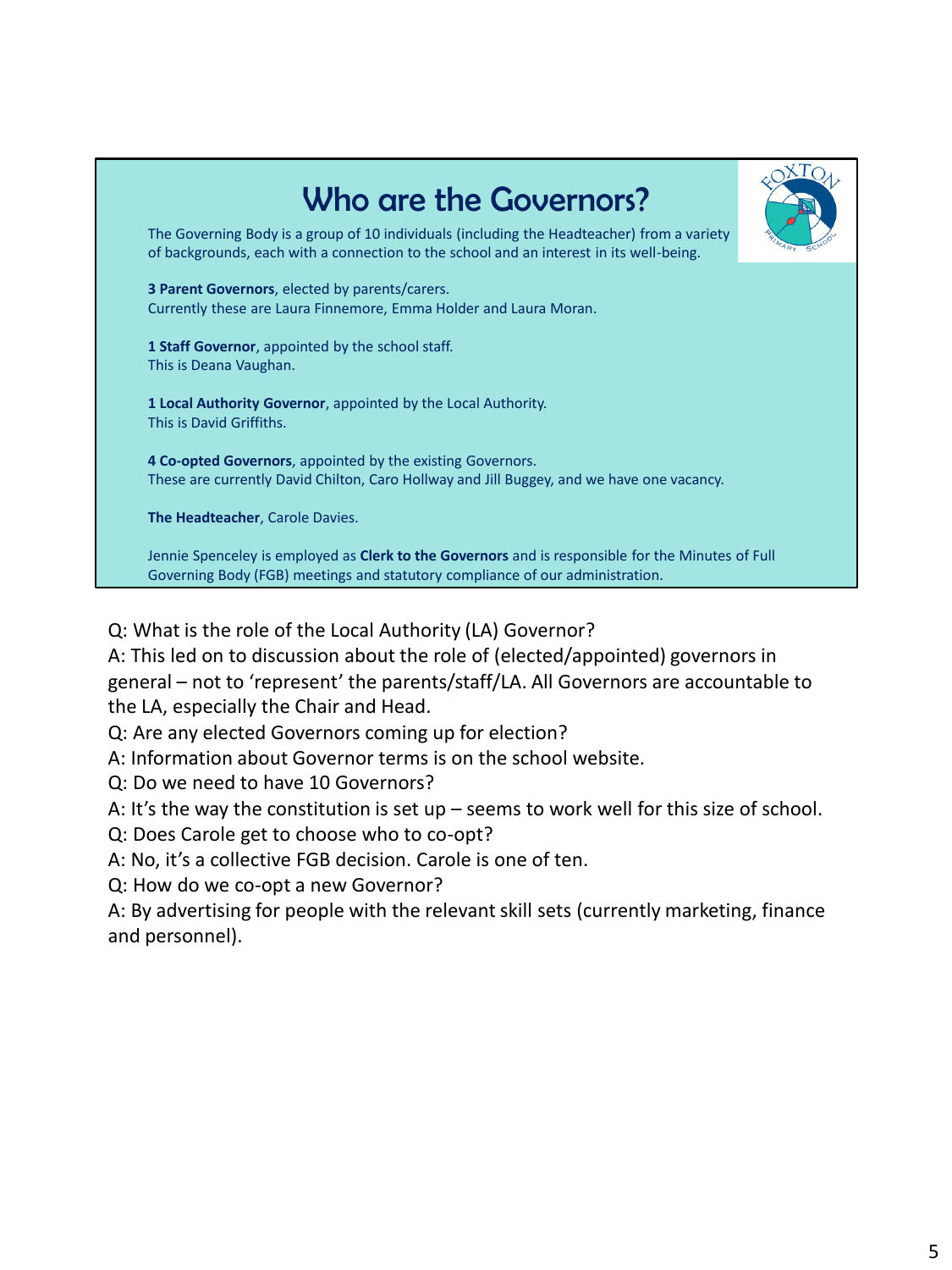## Who are the Governors?



- The Governors are all **volunteers**, who give their time and skills to benefit the school.
- The variety of individuals who make up the Full Governing Body bring **a range of experience, skill and perspective** to our work.
- Co-opted Governors are appointed for the particular skills they can bring to the school.
- In meetings, views are aired freely and discussions are sometimes robust, but **decisions are made collectively**.
- Each Governor serves for a **4 year term**, which may be renewed (elected members need to be re-elected). Timings of these renewals/re-elections are staggered because of early retirements in the past.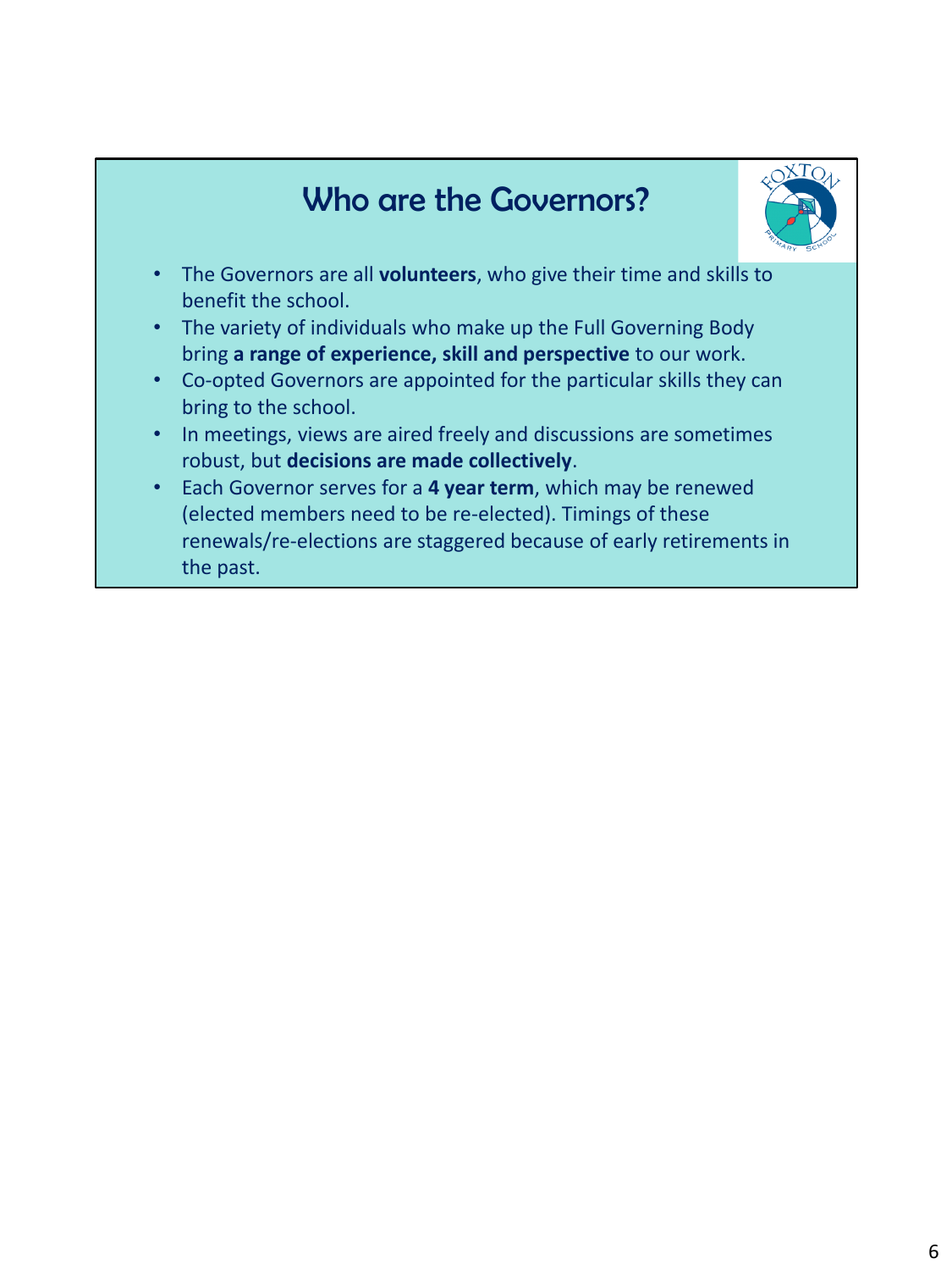

Q: What is the frequency of the School Improvement Plan?

A: It is reviewed annually, but also includes a rolling on-going programme, so is constantly being reviewed and updated.

Q: What kind of things feed into it?

A: It is Ofsted-driven, monitoring attainment for national testing (e.g. Year 2/6 SATS, Year 1 Spelling), the bottom line is improving English and Maths, but also behaviour/well-being of the children.

Q: How do we decide on School Policies? How are they reviewed?

A: It depends on the Policy – some are reviewed annually, some bi-annually – time of review is based on a planned programme (e.g. Pay Policy – annual, Health & Safety Policy – up for review now, Behaviour Policy – working on a new one now). Comment from the floor: Some policies on the website are out of date or have no review date.

Response: The Policies on file in the office are the current ones (include signatures). If the Policy itself does not change then a new one is not uploaded on to the website – the dates may therefore appear out of date on the website. We will address this issue.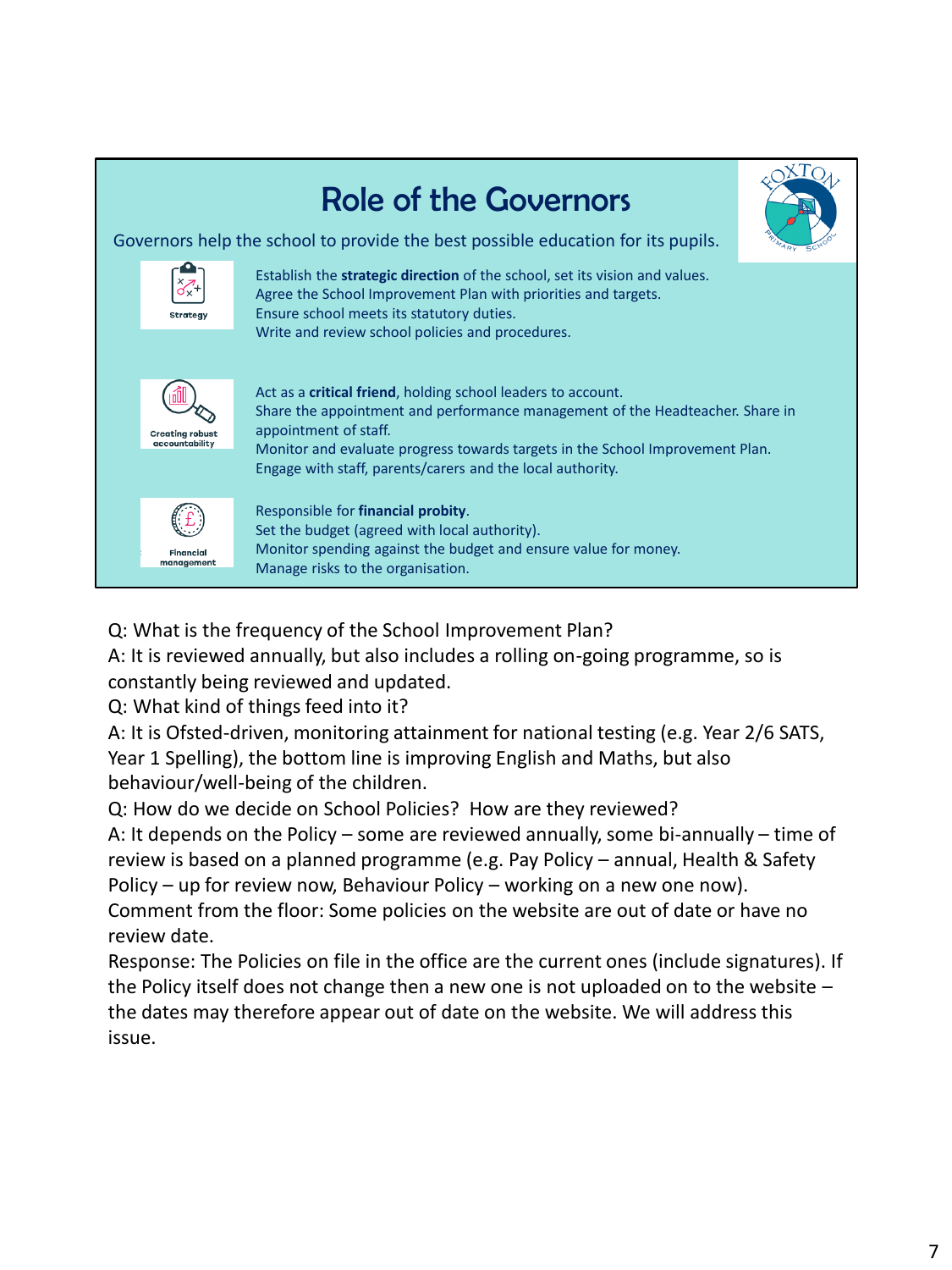## Organisation of the Governors



**The Full Governing Body** meets once every half term.

We also form 2 sub-committees which again meet at least once every half term and which report to the FGB:

- **The Business Committee**: responsible for the School Budget, Personnel, Premises and Health & Safety.
- **The Strategy Committee**: responsible for Strategic Planning, Monitoring the Curriculum, Safeguarding, Special Educational Needs & Disability and Inclusion.

The Minutes of the FGB and the Business and Strategy meetings are available to parents/carers.

This year we have written a new Governors' **Code of Conduct** and a new **Parental Communication and Engagement Policy** with detailed descriptions of procedures in practice. These are on the school website.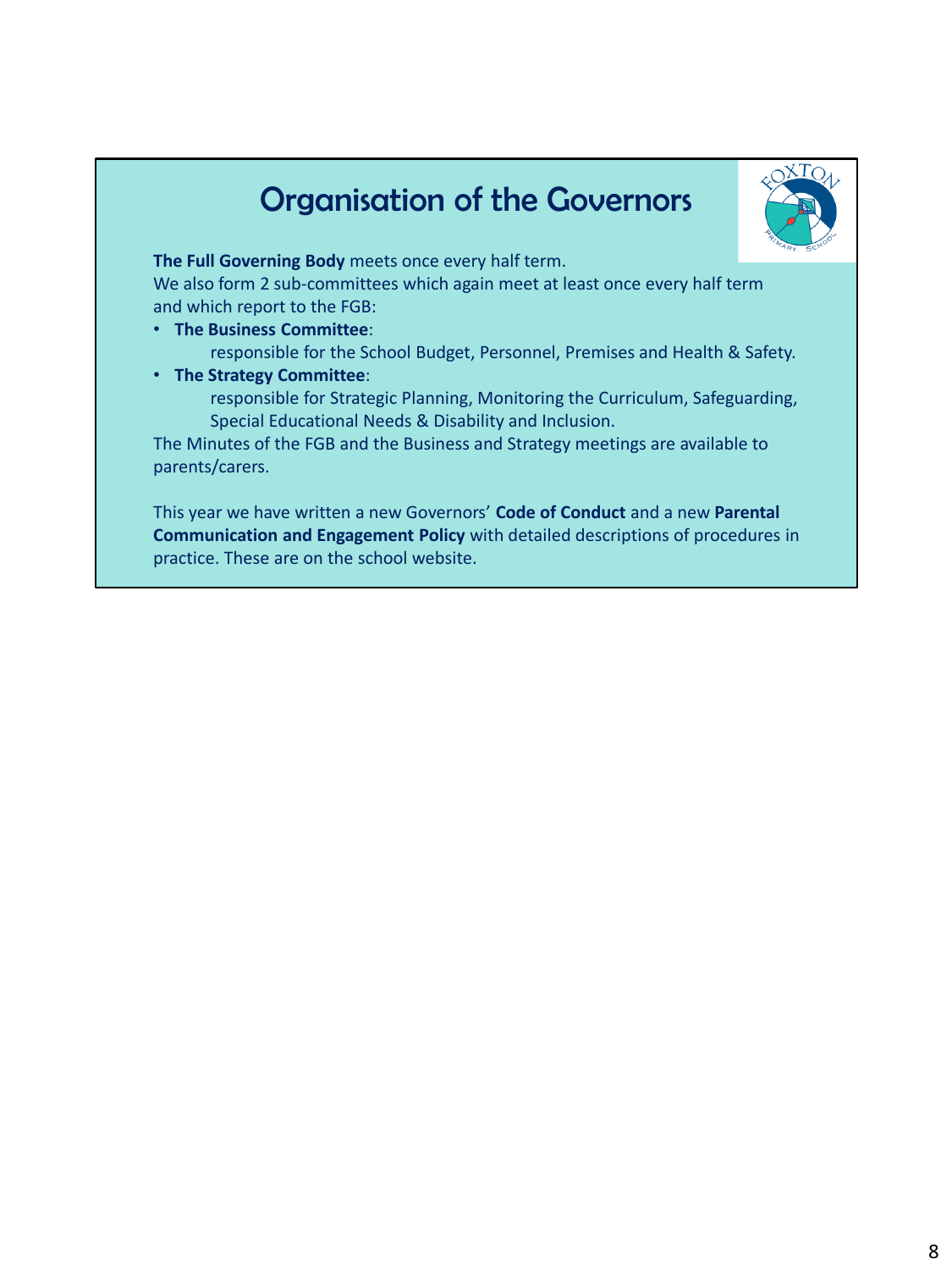### Behaviour – Stephen Atkinson



- Therapeutic
- Move from external to internal discipline we teach positive behaviour
- Majority and additional need
- Pro-social anti-social behaviours
- Some things are not rewards but rather provision
- Need to nurture some children more
- Hertfordshire Steps programme well-established and researched
- There are still consequences: educational and protective
- There are still the same expectations in class and around school
- Recording / mapping patterns / differentiated levels of liaison with home
- Prevention on-going intervention and close work by us all as skilled professionals
- Collaborative: children, parents and staff need to talk
- It's a slow process / a long game

Q: Where did this section on behaviour come from? [Why?]

A: Concerns in parent questionnaire / changes to current policy.

Q: Are there any KPIs to measure/compare levels of behaviour across all schools?

A: It's based on professional judgement and an element of monitoring evidence – so no useful index for comparison.

Q: How is behaviour managed – through experience or training?

A: Both. There is a lot of training for Teachers and Teaching Assistants (TAs). STEPS training is one of these, currently being used in Foxton School.

Q: Is there a clear trigger point at which parents are notified? A: This depends on individual circumstances, but usually moving a child to another class is a trigger point for this.

Q: Is the new way of dealing with behaviour planned to be extended to all classes/throughout the school? A: Yes, we're already doing it, apart from some paper-work that needs updating, it's an on-going process.

Q: How are we managing with 2 TAs down at the moment? Is that having an impact? A: Up and down, of course, but all staff are covering for each other, all staff know all the children really well and that's very positive.

Comment from the floor: Some children are fine at school, but anxious at home.

Response: PSHE is taught across school and lots of conversations are had about anxiety / worries. Children are encouraged to talk but don't always want to. If your child is troubled at home, please talk to the class teacher.

Q: Parents discipline their children very differently, so it would be good to have info about the STEPS programme. Is that possible? A: Yes, we will add the link to the website.

Q: Could you give an example of a behaviour issue where the parent would be informed, including the consequences?

A: If a child needs first aid because another child has hurt them, then we would make every attempt to contact both children's parents – we would not, though, talk about the 'other' child. All inappropriate behaviours are dealt with but not always in view of others.

Q: How about when a child experiences unacceptable behaviour by another child but doesn't observe the consequence – they think the other child has 'got away with it'?

A: The children should know that there were some consequences even if they don't know what they were.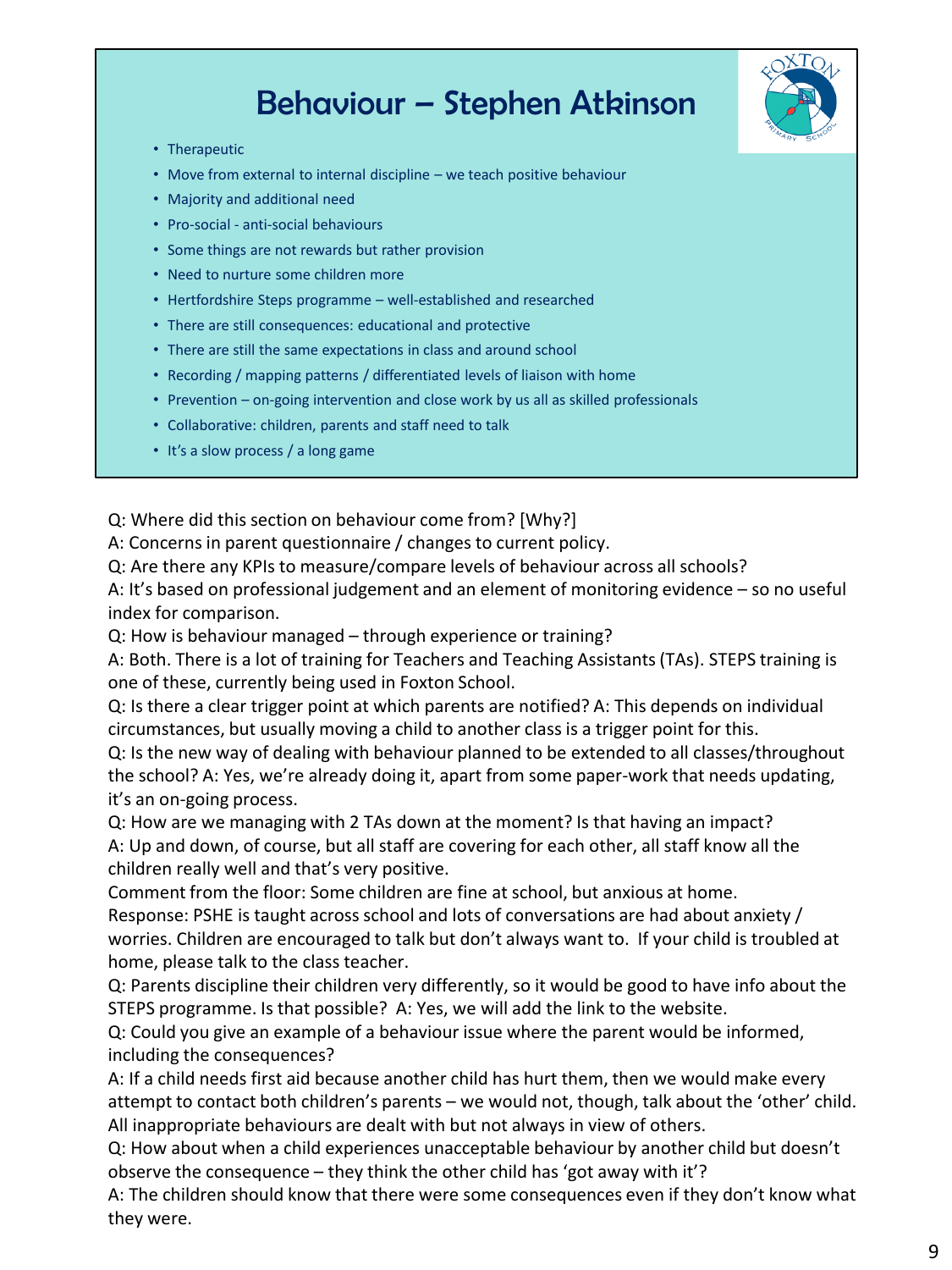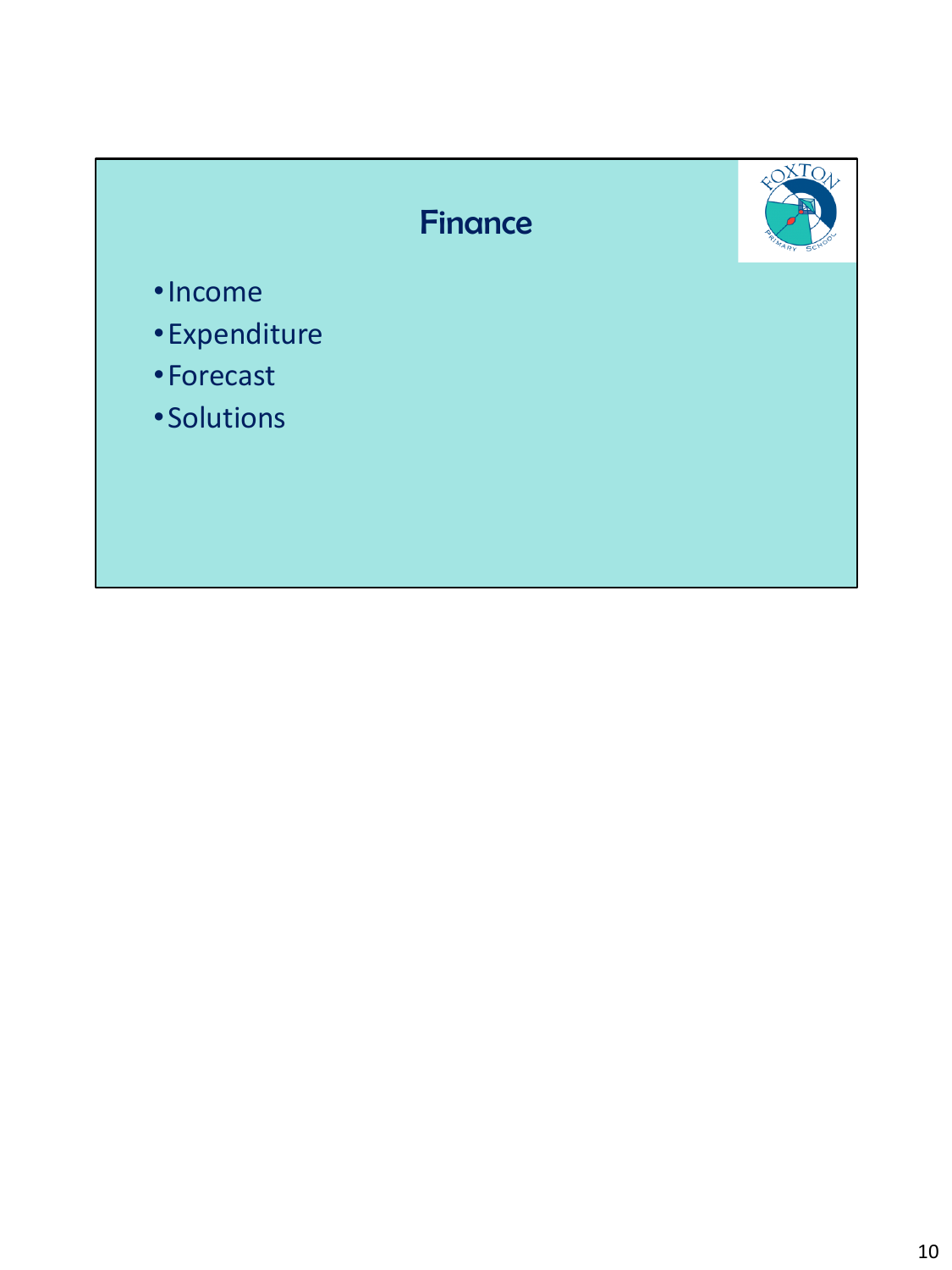#### Income



• Cambridgeshire formula:

Lump sum £110,000 for any school + £2700 per pupil **basic income** If full (119 pupils) basic income (£2700 x 119) pupils would be £321,300

- Currently our basic income £2700 x 100 pupils =£270,000
- Numbers at the Census in October affect the budget in April
- Additional Funds:
	- Pupil Premium, Sports Fund, Capita Fund
- Individual Education Health Care Plan can attract additional funds to contribute to the total costs of meeting the specific needs of the pupil

Q: How does PAN (Published Admission Number) work at Foxton?

A: 17 children per year max, but also depends on class size (max is 32 for mixed-age classes but 30 for KS1). There are certain circumstances where these criteria don't apply (Looked After Child/Parent Appeal/ Education Health Care Plan).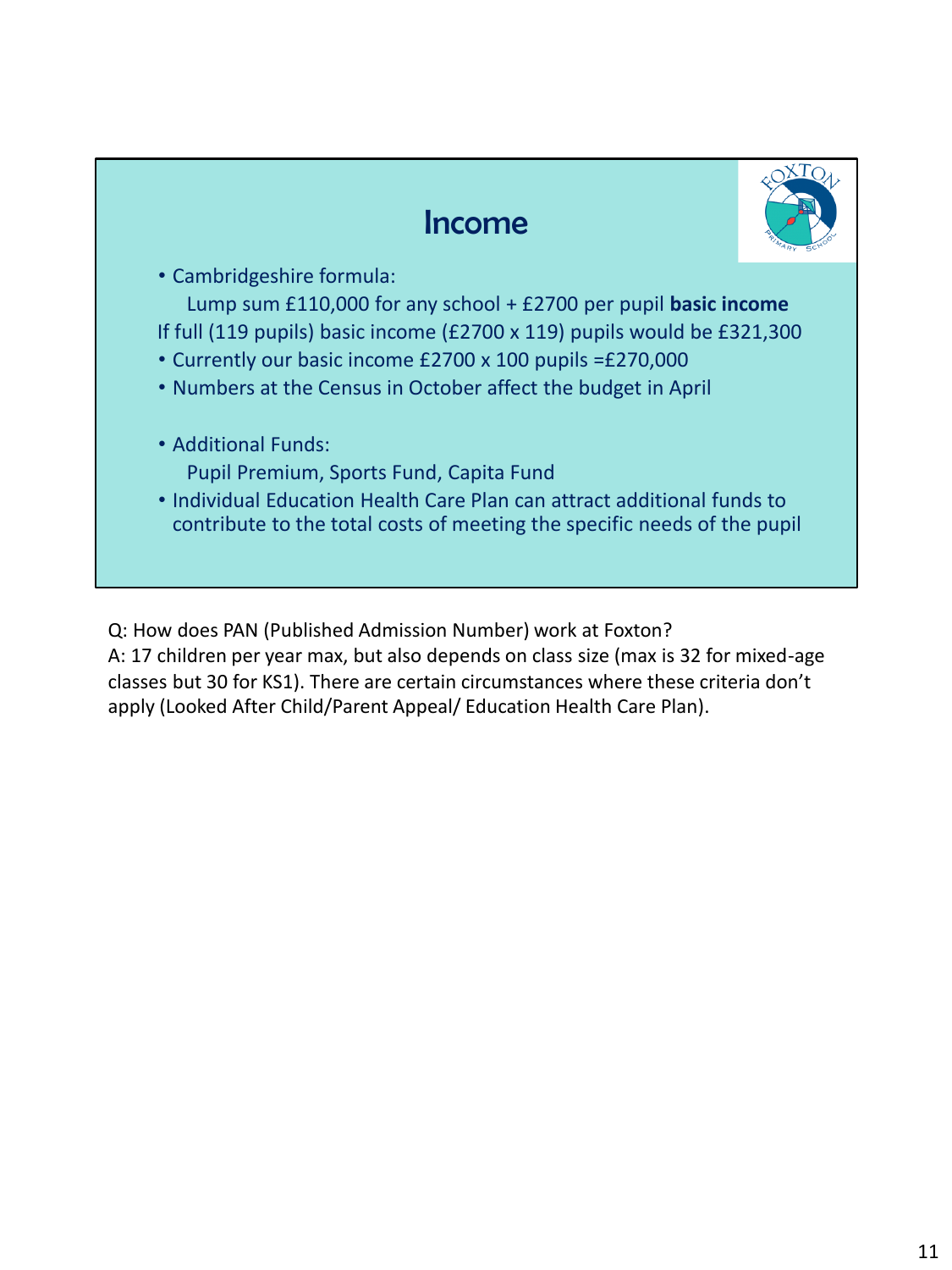

Over time the organisation of the local authorities across the country now mean that schools are required to meet the costs of running the school (not just teaching and learning). The above are examples of these costs.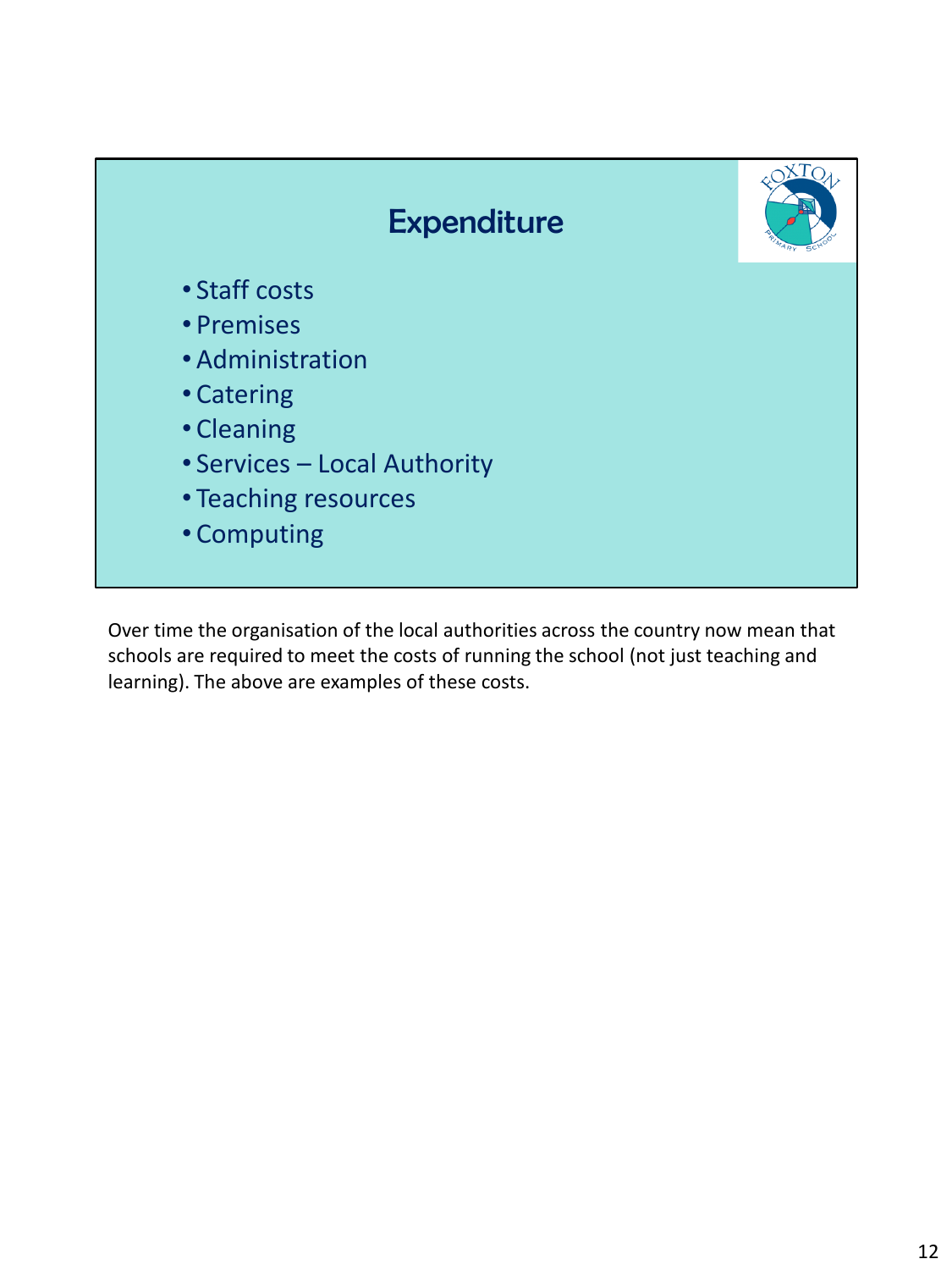## Forecast



Finance Committee with the Local Authority monitor effective use of funds

Carry Forward (CF) (*in year surplus*)

- Careful spending has maintained a CF for some years
- 2018-19 CF reduced
- 2019-20 spend is predicted to be more than income
- Leading to a predicted and growing deficit

Q: What is the deficit?

A: It looked as though it was predicted to be £70.000 for April 2020, but it is constantly changing and reviewed every few weeks. Recent measures have considerably reduced the prediction of that time.

Q: If the LA won't let schools have a deficit, how can we agree a budget in future, when this is inevitable and we've used up our Carry Forward?

A: This is an important point. We might be forced to be an Academy. There is a possibility of a formal alliance with our Cluster Schools (see later slide), so we are in a better position to negotiate/collaborate etc. This is already going on with Heads/Chairs of Governors but links may become even closer, and we may even form our own Academy, with our own control within the Cluster.

Comment from the floor: Could we set up a body of people (parents and friends) with expertise in local community finance to work on other solutions. Response: YES please!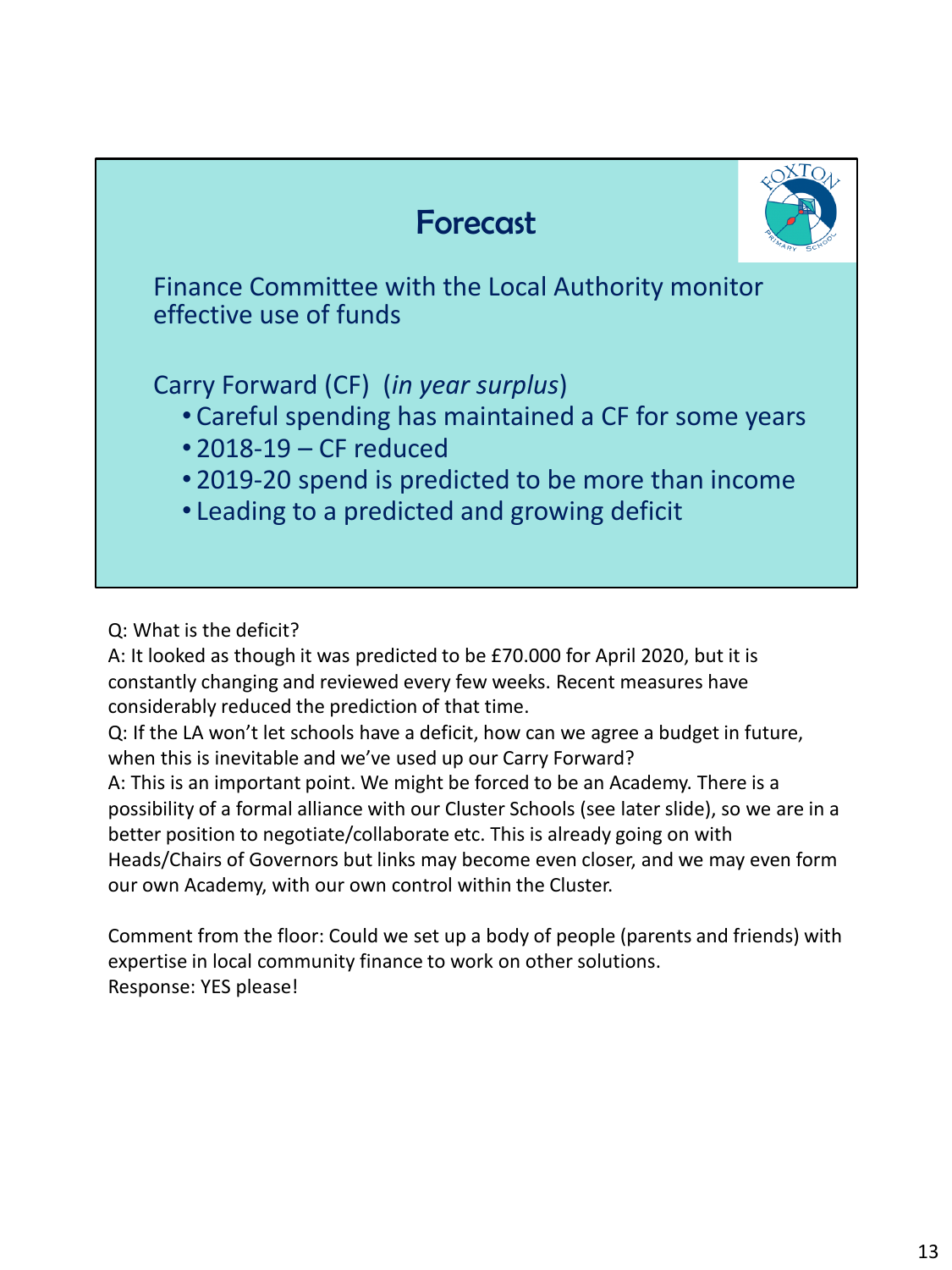

These are examples of our current considerations – there are other avenues which we are exploring. Ideas welcome please!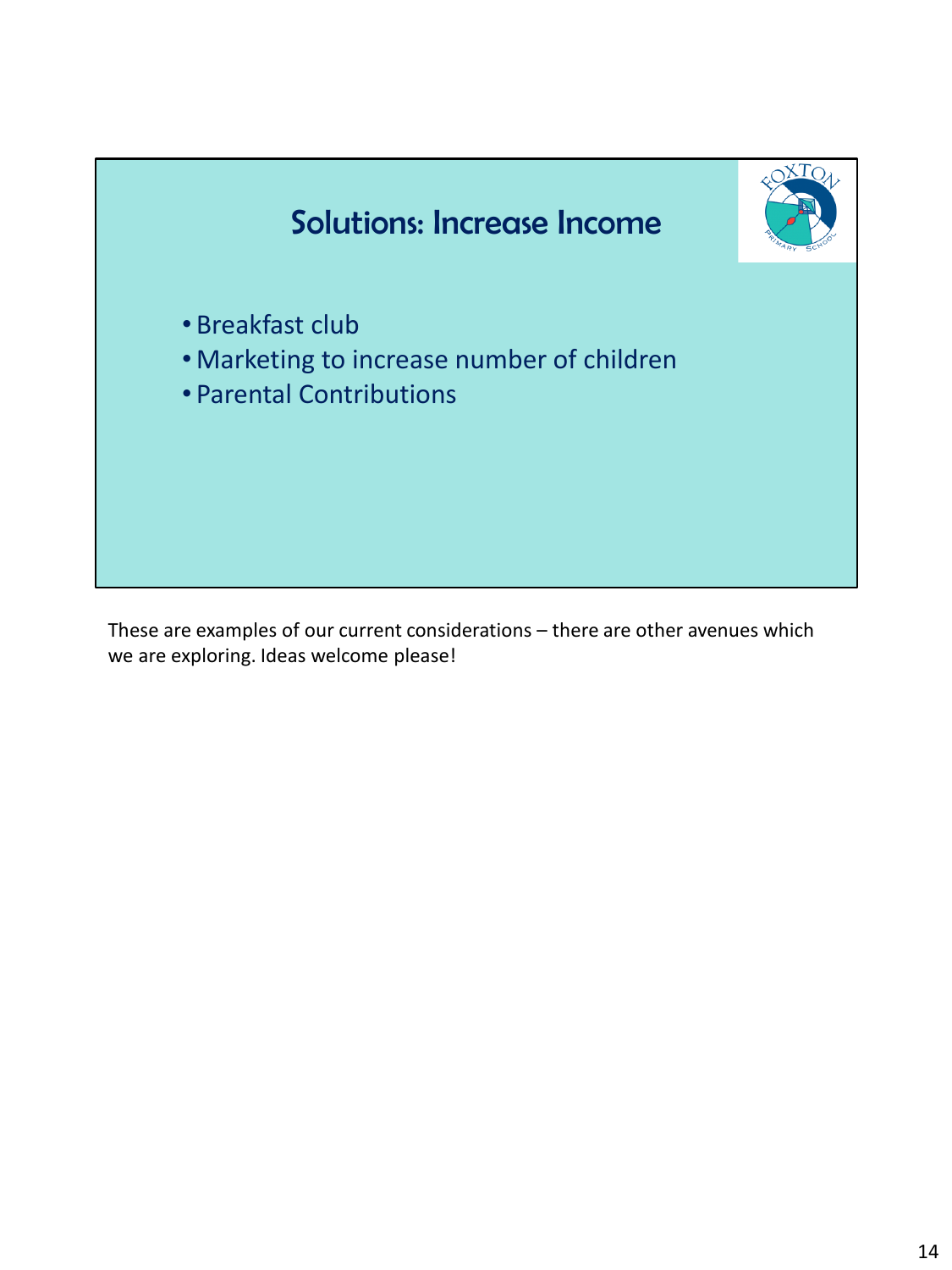

Q: So on a Monday, the teaching staff is not changing, just juggling the timetable? A: Yes. From September Mr A has not been in class and Mrs Smith has been the teacher in Class 4 for the morning and in the afternoon the Art/DT provision has moved from Thursday to Monday. From October Mr A will take a Leadership role on Mondays,. It's not cast in stone, we will take it term by term and the arrangement allows for it to be reversed.

Q: Will Mr A's Planning, Preparation and Assessment (PPA) time be affected by the new timetable?

A: No, this will still be 10% of contact time as before. In future it will be used for English, Maths and Science. SATS club will continue.

Q: Will Mr A's skill and support for children's SATS be able to continue? A: Yes (see above).

Q: Is the search for additional funding complete?

A: No – it's an on-going process. Hard to identify what we can 'sell' – mainly space/expertise.

Q: Have Class 4 parents been told about the new timetable? And when does it start? A: Yes, Mr A told parents at the 'meet the teacher' meeting earlier in September. His timetable is on the website and Class 4 children have been operating the timetable since the beginning of term. We offered this meeting as an opportunity for the wider school to meet face to face and communicate these changes.

Q: Have we identified all the pupils for whom Pupil Premium funding is available? A: Most, but hard to do fully. May become easier in future, when it will be possible to use NI number to identify low income families.

Comment from the floor: Suggestion that there is more publicity to parents about the Breakfast Club and potential for wrap-around care.

Response: Yes, this is very new and publicity will come soon.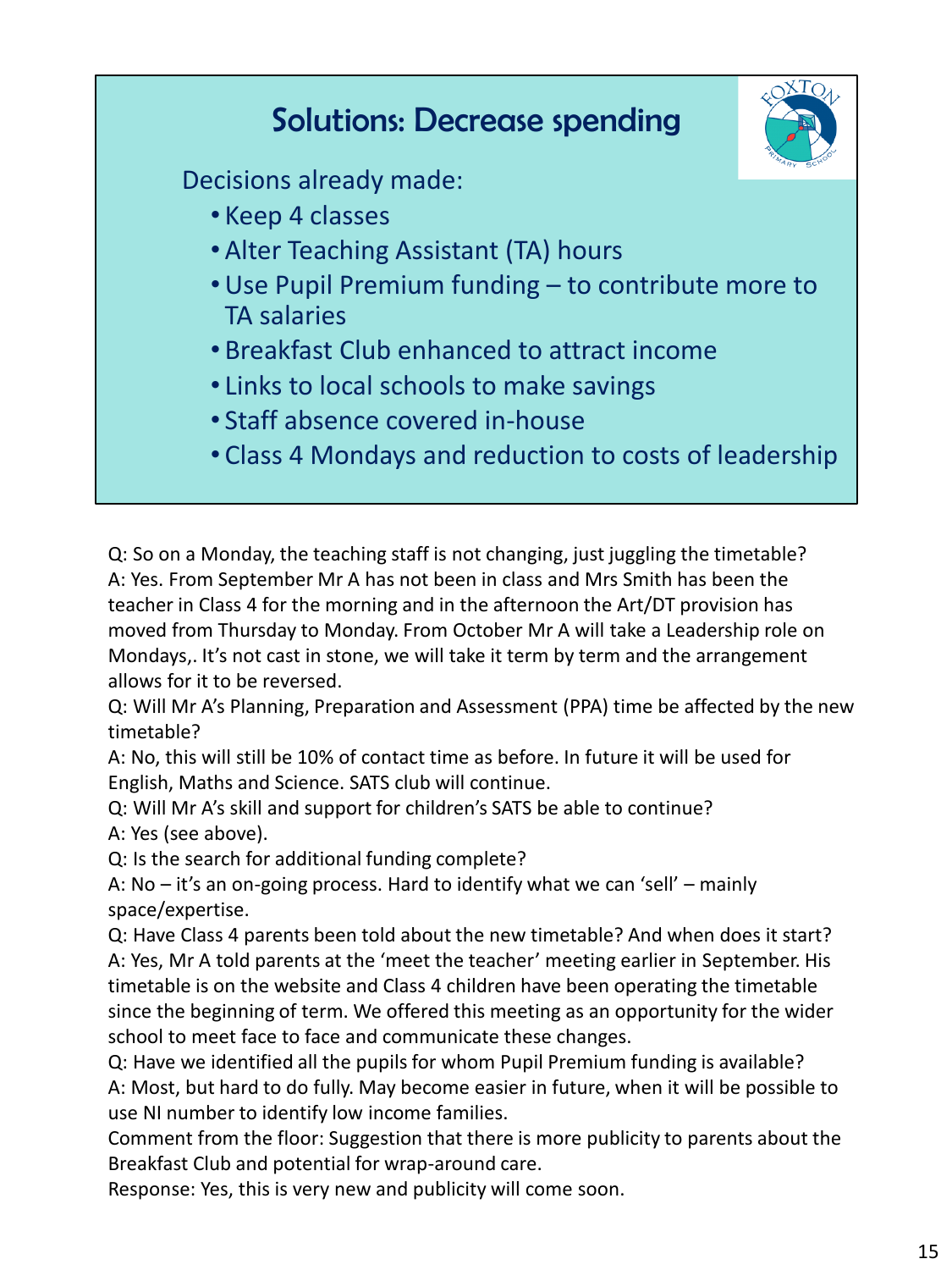

We work with these schools for training, collaboration and to bid for services in order to save money as a group.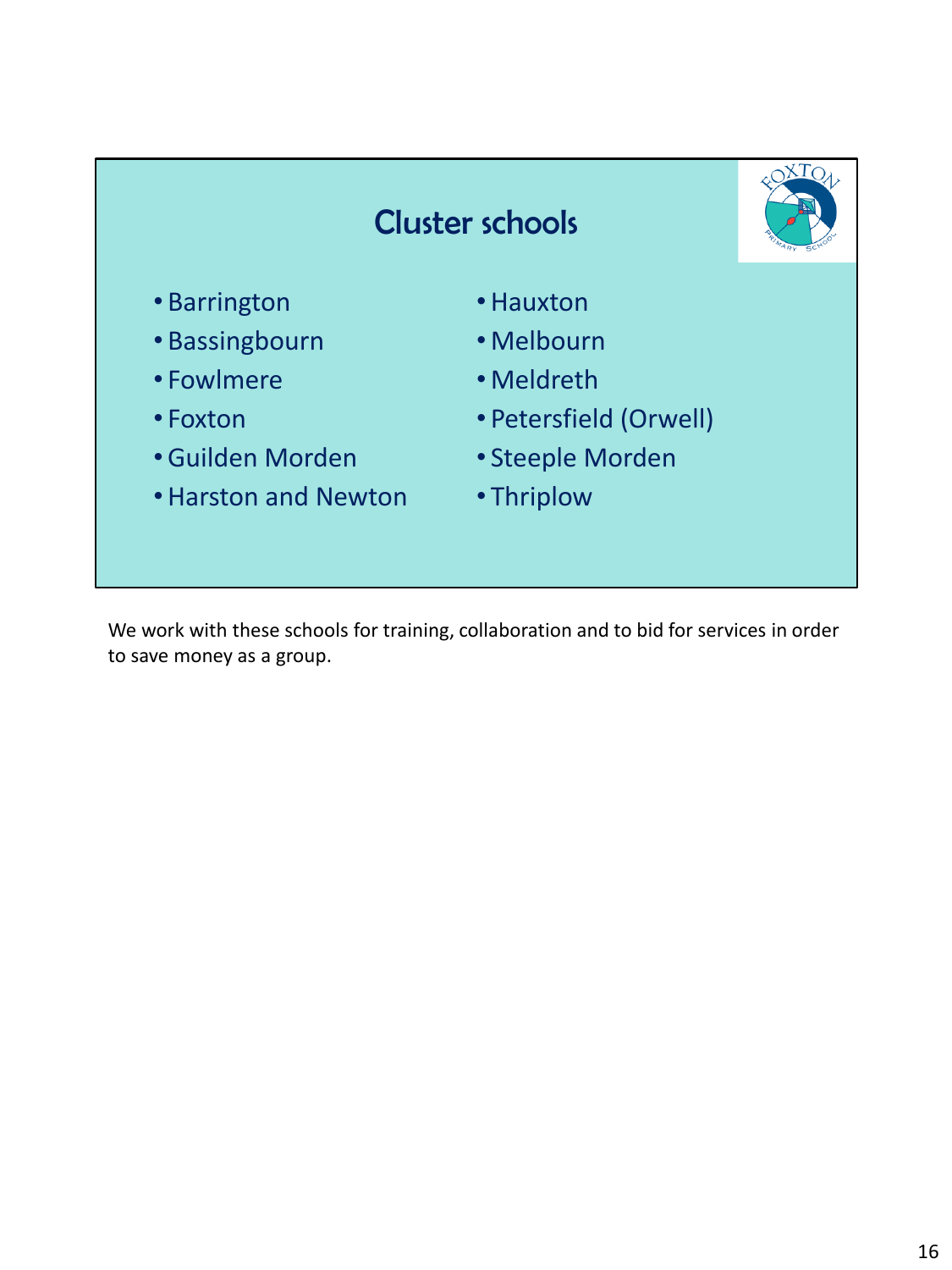

Expert PE: We use some of the sports fund to pay for PE professional development when an expert works alongside the class teacher (different classes each term) to develop skills in teaching and assessment in this subject. We pay for an additional teacher to cover PE each week when teachers have some of their PPA. Both these routes also support competitions.

YMCA is currently used as our counselling service for individual pupils. We also make good use of their more general training to assist with group interventions. Breakfast club (7:30am – 8:45am) is currently subsidised by some of the sports fund but is not yet meeting the costs (15 children per day are needed). We are working with Fowlmere to provide after school care until 6pm to start after Christmas if enough people express an interest – email coming soon.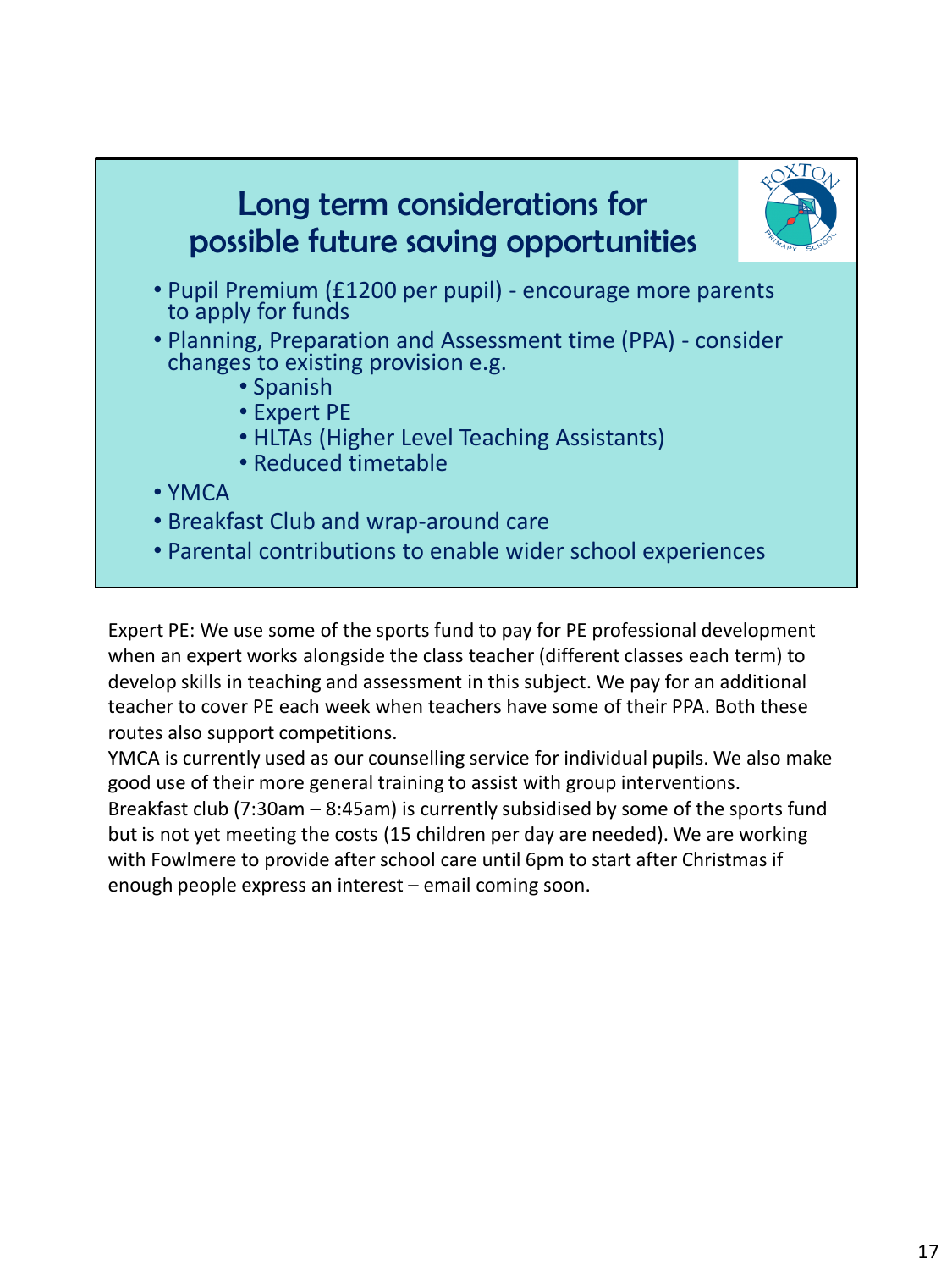

Q: How much do the Friends contribute to the school?

A: £6 – £8k is raised per year.

Q: What is the role of the Friends in supporting the school finances?

A: The Friends have supported with purchases for laptops, play equipment, coach travel etc. The AGM November on 5 November 8pm will give more details.

Q: Do the Friends have a constitution which specifies the four roles (Chair, Vice-Chair, Treasurer, Secretary)?

A: Yes, it actually says that these 4 roles are required, plus 4 more members (so 8 in total), but when a new committee is convened, they can draw up a new constitution and call an Emergency General Meeting to vote it in before going forward. The 'Parent Guide' website gives advice on re-writing a PTA constitution.

Q: What is involved in the committee roles? What is the time commitment? A: It depends on what is decided in terms of key events and it doesn't have to be the same going forward – the Friends could organise simple, low-key events instead. Please talk to a member of the current committee for more details.

Q: Can you job-share roles?

A: Yes, this would depend on a new constitution being in place.

N.B. Several parents volunteered to support the Friends to enable it to continue. Thank you very much to them.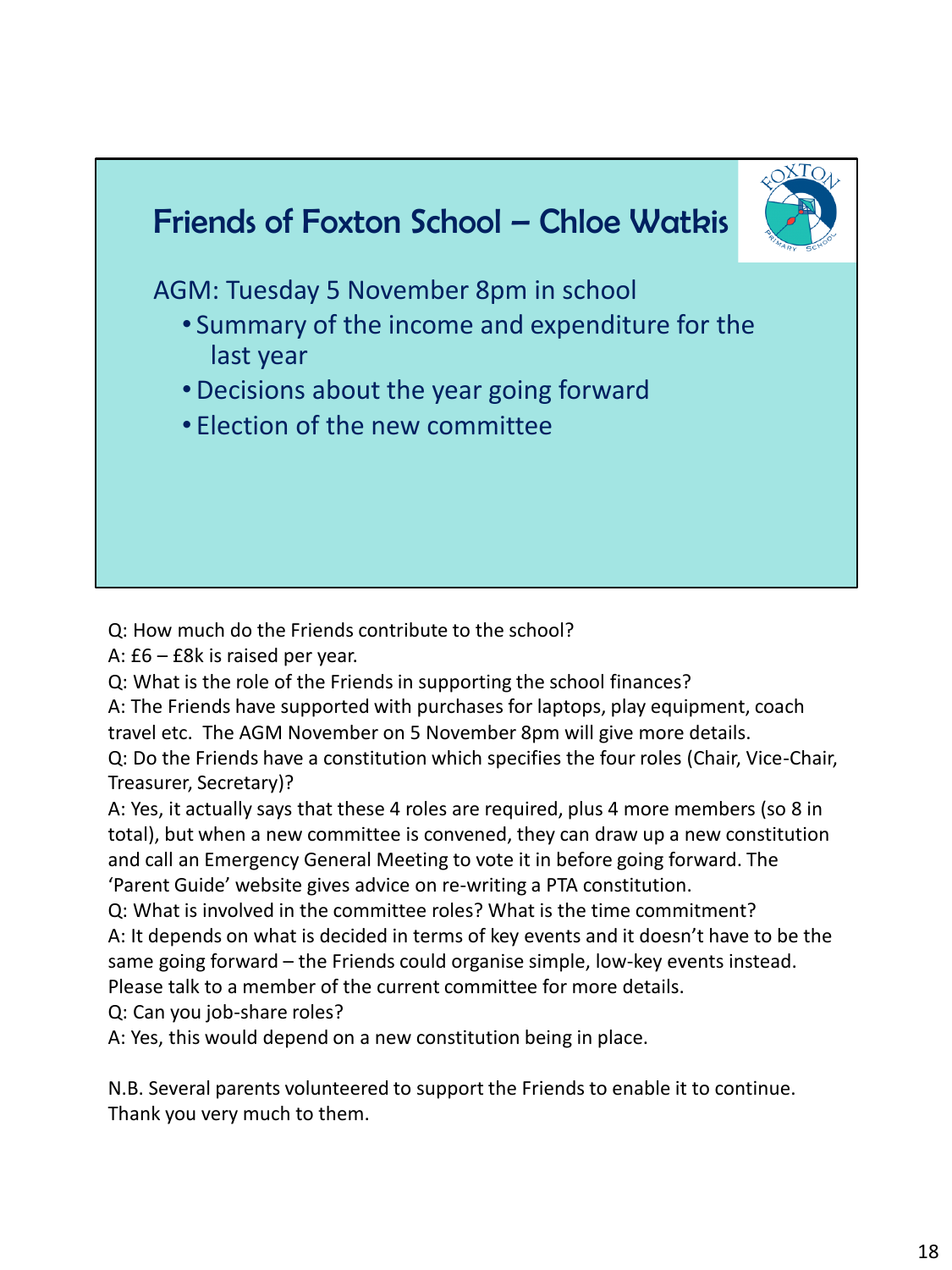

Some parents indicated their interest in supporting the school in a conversation about the development of the new curriculum for Sex and Relationships Education. If interested please contact the school office: office@foxton.cambs.sch.uk